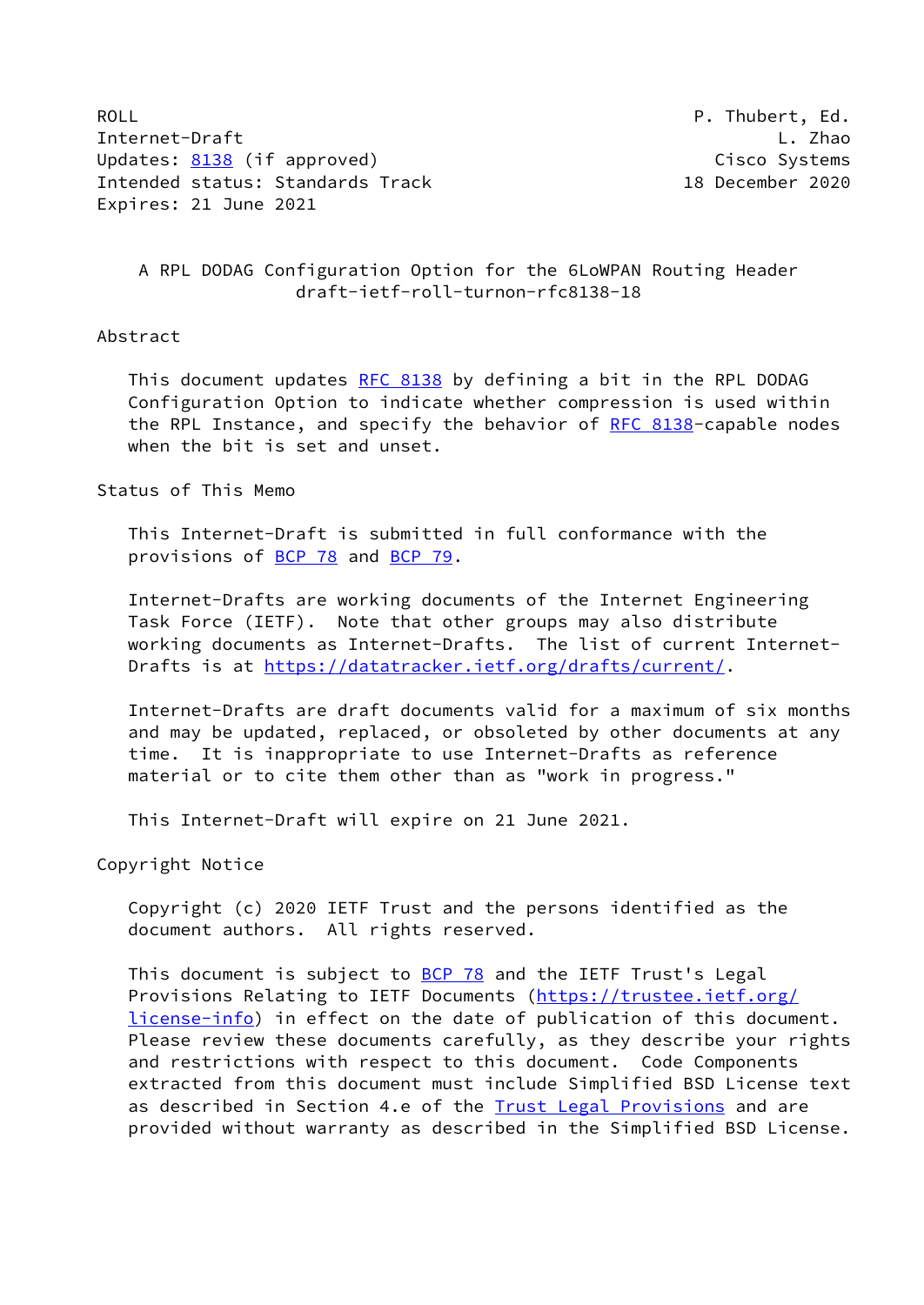<span id="page-1-1"></span>Internet-Draft Turn On 6LoRH December 2020

# Table of Contents

|                                            | $\overline{2}$ |
|--------------------------------------------|----------------|
|                                            | $\overline{3}$ |
| 2.1.                                       | $\overline{3}$ |
| 2.2.                                       | $\overline{3}$ |
|                                            | $\overline{4}$ |
|                                            | $\overline{4}$ |
| 4.                                         | $\overline{5}$ |
|                                            | $\overline{5}$ |
|                                            | 6              |
| $5.2$ . Inconsistent State While Migrating | 6              |
|                                            | 6              |
| 6.                                         | $\overline{1}$ |
| 7.                                         | $\overline{1}$ |
| 8.                                         | 8              |
| 9.                                         | 8              |
|                                            | 9              |
| Authors' Addresses                         | 9              |
|                                            |                |

#### <span id="page-1-0"></span>[1](#page-1-0). Introduction

 The design of Low Power and Lossy Networks (LLNs) is generally focused on saving energy, which is the most constrained resource of all. The routing optimizations in the "Routing Protocol for Low Power and Lossy Networks" [[RFC6550](https://datatracker.ietf.org/doc/pdf/rfc6550)] (RPL) such as routing along a Destination-Oriented Directed Acyclic Graph (DODAG) to a Root Node and the associated routing header compression and forwarding technique specified in [\[RFC8138](https://datatracker.ietf.org/doc/pdf/rfc8138)] derive from that primary concern.

 Enabling [\[RFC8138](https://datatracker.ietf.org/doc/pdf/rfc8138)] on a running network requires a Flag Day where the network is upgraded and rebooted. Otherwise, if acting as a Leaf, a node that does not support the compression would fail to communicate; if acting as a router it would drop the compressed packets and black hole a portion of the network. This specification enables a hot upgrade where a live network is migrated. During the migration, the compression remains inactive, until all nodes are upgraded.

This document complements [[RFC8138](https://datatracker.ietf.org/doc/pdf/rfc8138)] and signals whether it should be used within a RPL DODAG with a new flag in the RPL DODAG Configuration Option. The setting of this new flag is controlled by the Root and propagates as is in the whole network as part of the normal RPL signaling.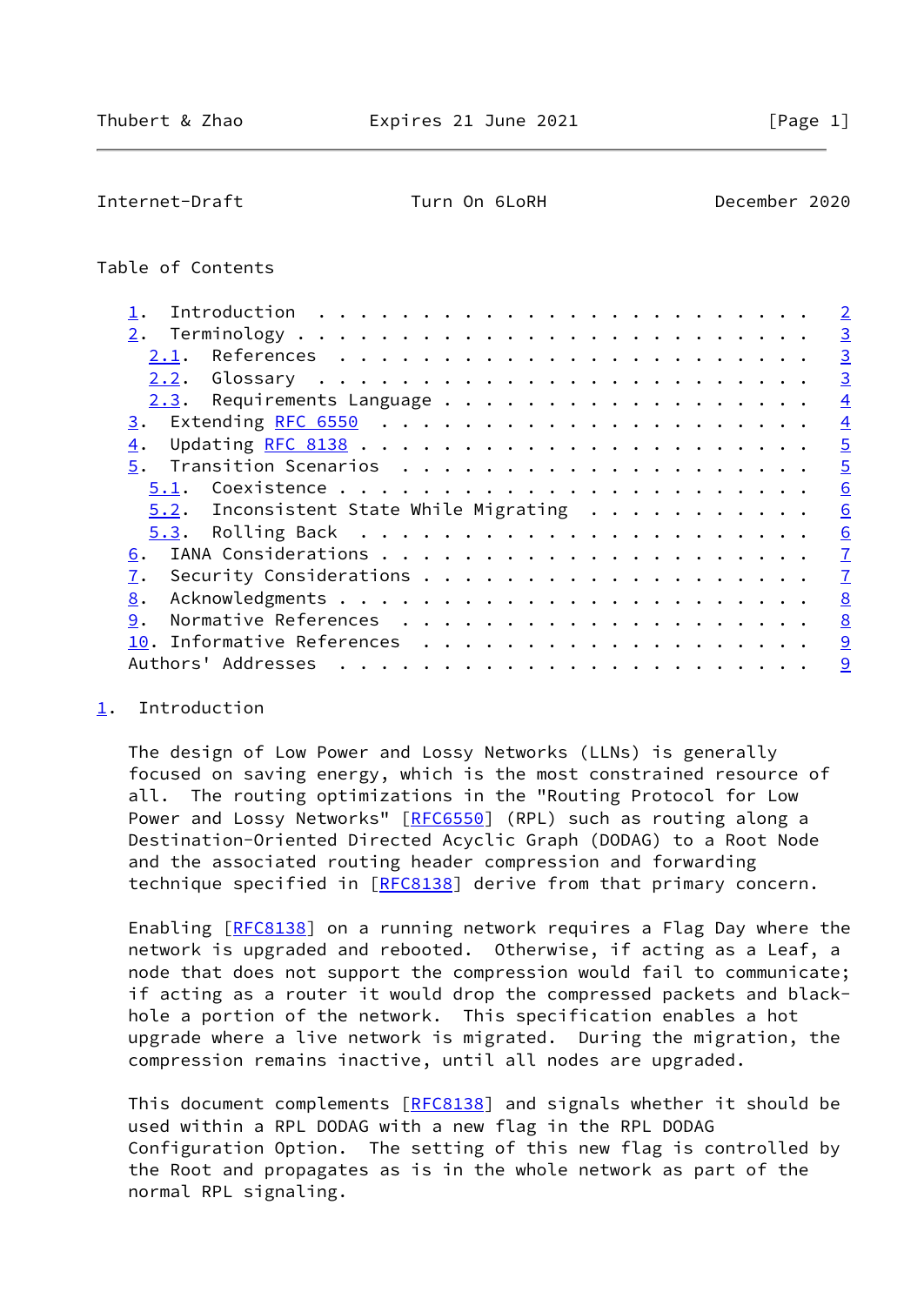The flag is cleared to maintain the compression inactive during the migration phase. When the migration is complete (e.g., as known by network management and/or inventory), the flag is set and the compression is globally activated in the whole DODAG.

| Thubert & Zhao | Expires 21 June 2021 | [Page 2] |
|----------------|----------------------|----------|
|                |                      |          |

<span id="page-2-1"></span>Internet-Draft Turn On 6LoRH December 2020

### <span id="page-2-0"></span>[2](#page-2-0). Terminology

## <span id="page-2-2"></span>[2.1](#page-2-2). References

 The terminology used in this document is consistent with and incorporates that described in "Terms Used in Routing for Low-Power and Lossy Networks (LLNs)" [[RFC7102\]](https://datatracker.ietf.org/doc/pdf/rfc7102). Other terms in use in LLNs are found in "Terminology for Constrained-Node Networks" [\[RFC7228](https://datatracker.ietf.org/doc/pdf/rfc7228)].

 "RPL", the "RPL Packet Information" (RPI), and "RPL Instance" (indexed by a RPLInstanceID) are defined in "RPL: IPv6 Routing Protocol for Low-Power and Lossy Networks" [[RFC6550\]](https://datatracker.ietf.org/doc/pdf/rfc6550). The RPI is the abstract information that RPL defines to be placed in data packets, e.g., as the RPL Option [\[RFC6553](https://datatracker.ietf.org/doc/pdf/rfc6553)] within the IPv6 Hop-By-Hop Header. By extension the term "RPI" is often used to refer to the RPL Option itself. The DODAG Information Solicitation (DIS), Destination Advertisement Object (DAO) and DODAG Information Object (DIO) messages are also specified in [\[RFC6550](https://datatracker.ietf.org/doc/pdf/rfc6550)].

 This document uses the terms RPL-Unaware Leaf (RUL) and RPL-Aware Leaf (RAL) consistently with "Using RPI Option Type, Routing Header for Source Routes and IPv6-in-IPv6 encapsulation in the RPL Data Plane" [\[USEofRPLinfo](#page-9-2)]. The term RPL-Aware Node (RAN) refers to a node that is either a RAL or a RPL Router. A RAN manages the reachability of its addresses and prefixes by injecting them in RPL by itself. In contrast, a RUL leverages "Registration Extensions for IPv6 over Low-Power Wireless Personal Area Network (6LoWPAN) Neighbor Discovery" [[RFC8505\]](https://datatracker.ietf.org/doc/pdf/rfc8505) to obtain reachability services from its parent router(s) as specified in "Routing for RPL Leaves" [[UNAWARE-LEAVES](#page-9-3)].

### <span id="page-2-3"></span>[2.2](#page-2-3). Glossary

This document often uses the following acronyms:

 6LoWPAN: IPv6 over Low-Power Wireless Personal Area Network 6LoRH: 6LoWPAN Routing Header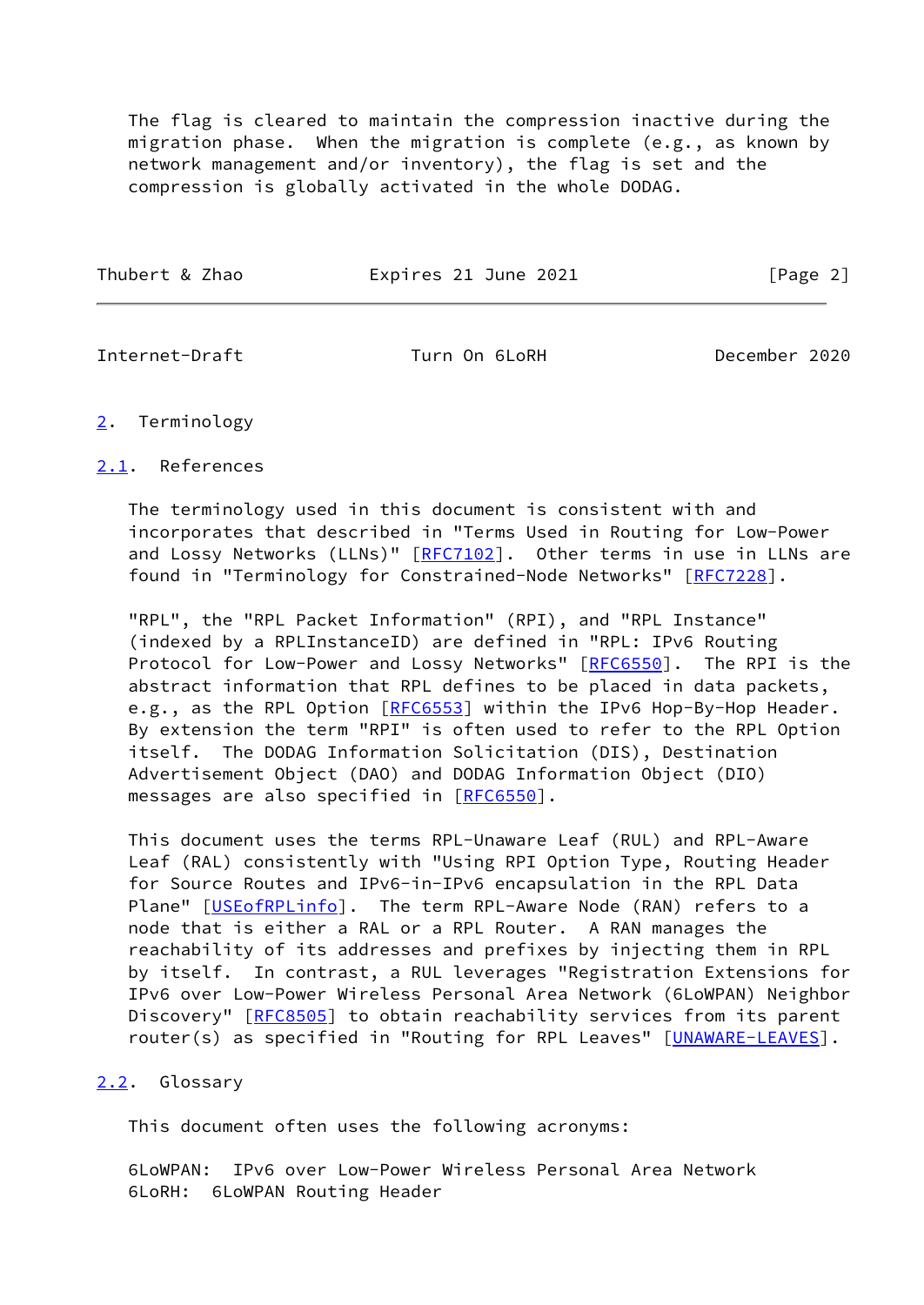DIO: DODAG Information Object (a RPL message) DODAG: Destination-Oriented Directed Acyclic Graph LLN: Low-Power and Lossy Network RPL: IPv6 Routing Protocol for Low-Power and Lossy Networks SubDAG: A DODAG rooted at a node which is a child of that node and a subset of a larger DAG MOP: RPL Mode of Operation RPI: RPL Packet Information RAL: RPL-Aware Leaf RAN: RPL-Aware Node RUL: RPL-Unaware Leaf SRH: Source Routing Header

Thubert & Zhao **Expires 21 June 2021** [Page 3]

<span id="page-3-1"></span>Internet-Draft Turn On 6LoRH December 2020

<span id="page-3-0"></span>[2.3](#page-3-0). Requirements Language

 The key words "MUST", "MUST NOT", "REQUIRED", "SHALL", "SHALL NOT", "SHOULD", "SHOULD NOT", "RECOMMENDED", "NOT RECOMMENDED", "MAY", and "OPTIONAL" in this document are to be interpreted as described in [BCP](https://datatracker.ietf.org/doc/pdf/bcp14) [14](https://datatracker.ietf.org/doc/pdf/bcp14) [[RFC2119\]](https://datatracker.ietf.org/doc/pdf/rfc2119) [RFC8174] when, and only when, they appear in all capitals, as shown here.

<span id="page-3-2"></span>[3](#page-3-2). Extending [RFC 6550](https://datatracker.ietf.org/doc/pdf/rfc6550)

 The DODAG Configuration Option is defined in Section [6.7.6 of](https://datatracker.ietf.org/doc/pdf/rfc6550#section-6.7.6)  [\[RFC6550\]](https://datatracker.ietf.org/doc/pdf/rfc6550#section-6.7.6). Its purpose is extended to distribute configuration information affecting the construction and maintenance of the DODAG, as well as operational parameters for RPL on the DODAG, through the DODAG. As shown in Figure 1, the Option was originally designed with 4 bit positions reserved for future use as Flags.

0 1 2 3 0 1 2 3 4 5 6 7 8 9 0 1 2 3 4 5 6 7 8 9 0 1 2 3 4 5 6 7 8 9 0 1 +-+-+-+-+-+-+-+-+-+-+-+-+-+-+-+-+-+-+-+-+-+-+-+-+-+-+-+-+-+-+-+-+ | Type = 0x04 | Opt Length = 14| | | T| | A| ... +-+-+-+-+-+-+-+-+-+-+-+-+-+-+-+-+-+-+-+-+-+ + <- Flags ->

Figure 1: DODAG Configuration Option (Partial View)

This specification defines a new flag "Enable [RFC8138](https://datatracker.ietf.org/doc/pdf/rfc8138) Compression" (T). The "T" flag is set to turn-on the use of  $[REC8138]$  within the DODAG. The "T" flag is encoded in position 2 of the reserved Flags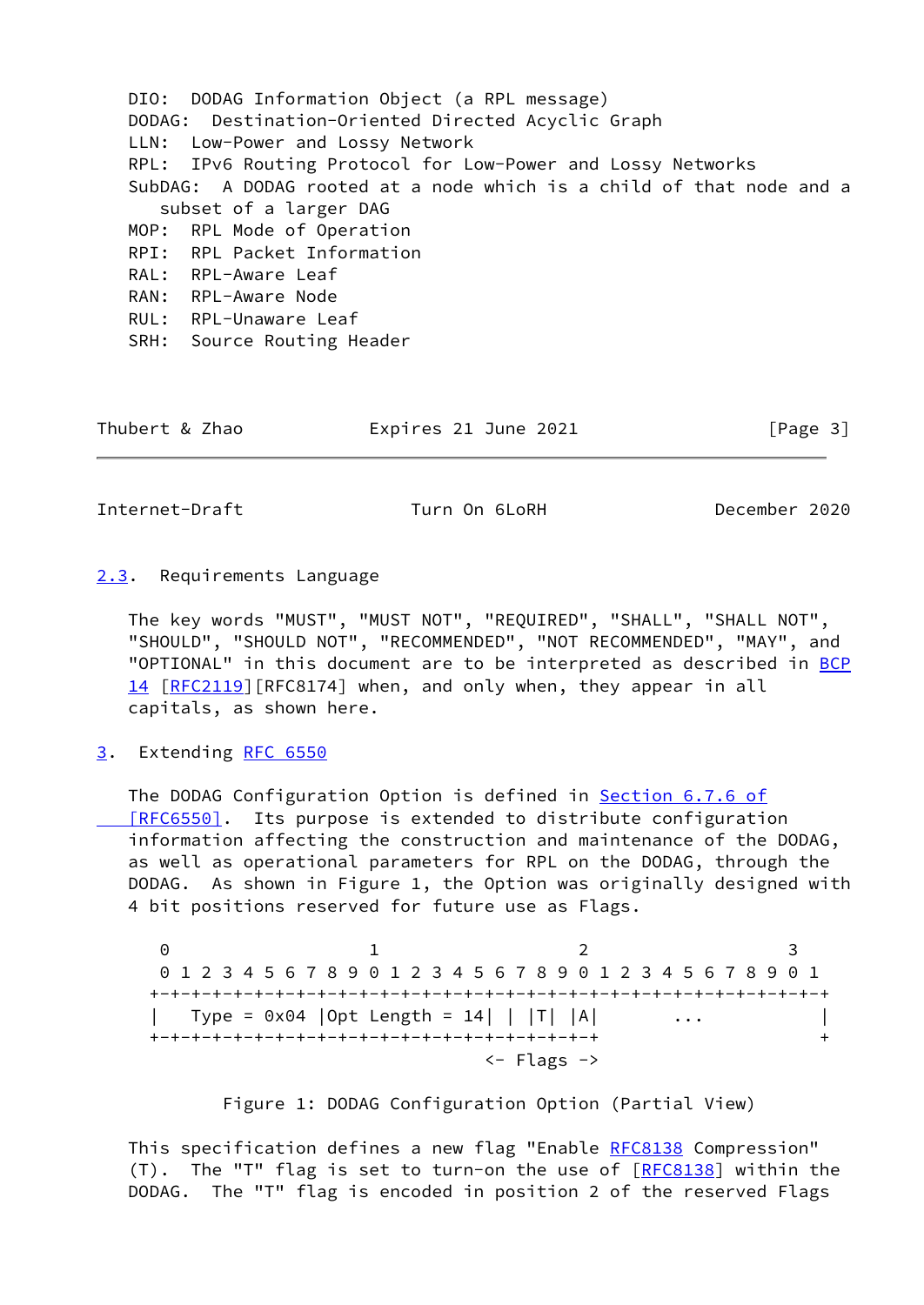in the DODAG Configuration Option (counting from bit 0 as the most significant bit) and set to 0 in legacy implementations as specified respectively in Sections 20.14 and 6.7.6 of [\[RFC6550](https://datatracker.ietf.org/doc/pdf/rfc6550)].

Section 4.3 of [\[USEofRPLinfo](#page-9-2)] updates [[RFC6550](https://datatracker.ietf.org/doc/pdf/rfc6550)] to indicate that the definition of the Flags applies to Mode of Operation (MOP) values zero  $(0)$  to six  $(6)$  only. For a MOP value of 7,  $[REC8138]$  MUST be used on Links where 6LoWPAN Header Compression [\[RFC6282](https://datatracker.ietf.org/doc/pdf/rfc6282)] applies and MUST NOT be used otherwise.

 The RPL DODAG Configuration Option is typically placed in a DODAG Information Object (DIO) message. The DIO message propagates down the DODAG to form and then maintain its structure. The DODAG Configuration Option is copied unmodified from parents to children. [\[RFC6550](https://datatracker.ietf.org/doc/pdf/rfc6550)] states that "Nodes other than the DODAG Root MUST NOT modify this information when propagating the DODAG Configuration option". Therefore, a legacy parent propagates the "T" flag as set by the Root, and when the "T" flag is set, it is transparently flooded to all the nodes in the DODAG.

Thubert & Zhao **Expires 21 June 2021** [Page 4]

<span id="page-4-1"></span>Internet-Draft Turn On 6LoRH December 2020

### <span id="page-4-0"></span>[4](#page-4-0). Updating [RFC 8138](https://datatracker.ietf.org/doc/pdf/rfc8138)

A node SHOULD generate packets in the compressed form using [\[RFC8138](https://datatracker.ietf.org/doc/pdf/rfc8138)] if and only if the "T" flag is set. This behavior can be overridden by configuration or network management. Overriding may be needed e.g., to turn on the compression in a network where all nodes support [\[RFC8138](https://datatracker.ietf.org/doc/pdf/rfc8138)] but the Root does not support this specification and cannot set the "T" flag, or to disable it locally in case of a problem.

The decision to use  $[REC8138]$  is made by the originator of the packet depending on its capabilities and its knowledge of the state of the "T" flag. A router encapsulating a packet is the originator of the resulting packet and is responsible for compressing the outer headers with [\[RFC8138](https://datatracker.ietf.org/doc/pdf/rfc8138)], but it MUST leave the encapsulated packet as is.

An external target [[USEofRPLinfo\]](#page-9-2) is not expected to support [\[RFC8138](https://datatracker.ietf.org/doc/pdf/rfc8138)]. In most cases, packets to and from an external target are tunneled back and forth between the border router (referred to as 6LR) that serves the external target and the Root, regardless of the MOP used in the RPL DODAG. The inner packet is typically not compressed with [\[RFC8138](https://datatracker.ietf.org/doc/pdf/rfc8138)], so for outgoing packets, the border router just needs to decapsulate the (compressed) outer header and forward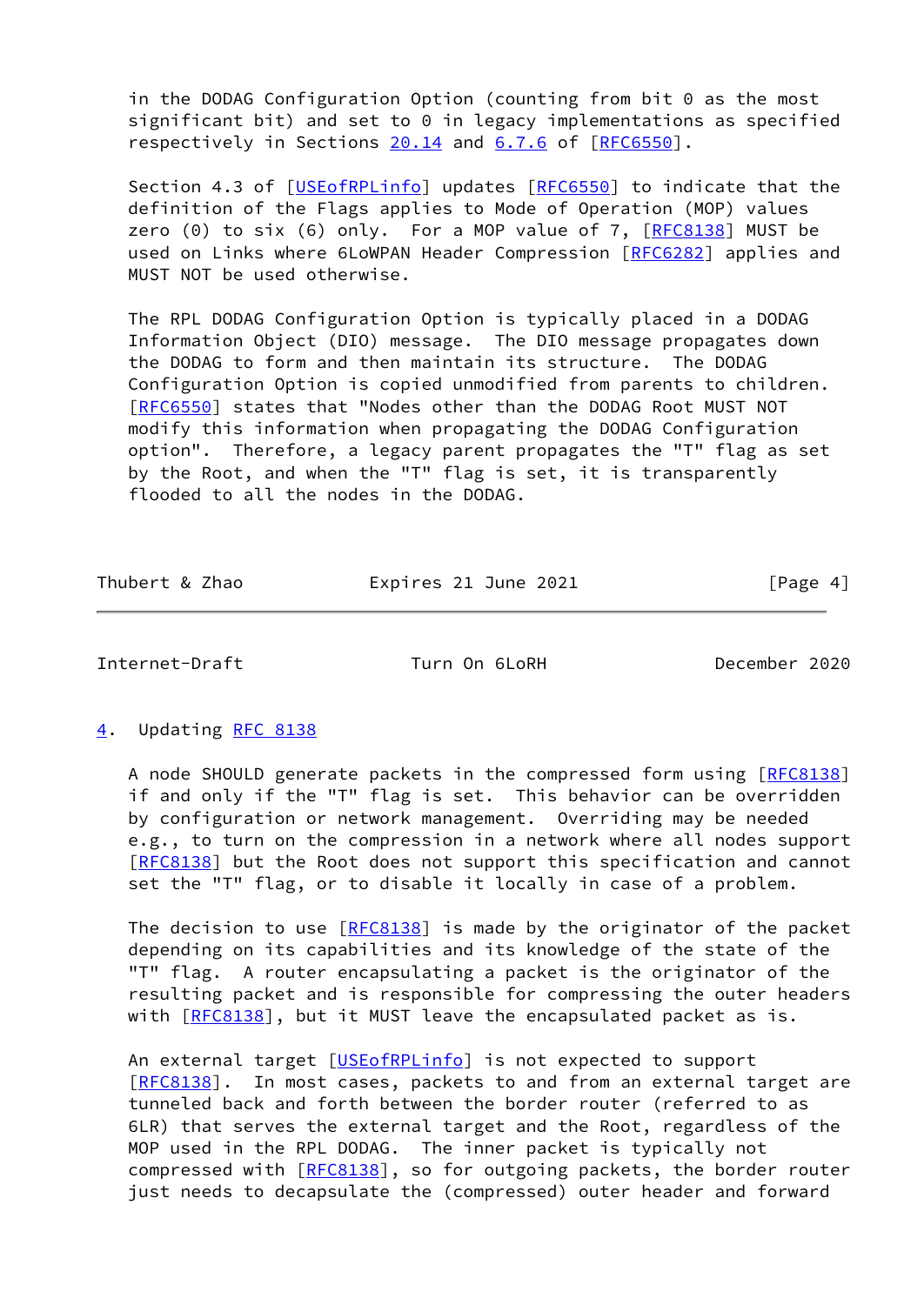the (uncompressed) inner packet towards the external target.

 A router MUST uncompress a packet that is to be forwarded to an external target. Otherwise, the router MUST forward the packet in the form that the source used, either compressed or uncompressed.

 A RUL [[UNAWARE-LEAVES](#page-9-3)] is both a leaf and an external target. A RUL does not participate in RPL and depends on the parent router to obtain connectivity. In the case of a RUL, forwarding towards an external target actually means delivering the packet.

<span id="page-5-0"></span>[5](#page-5-0). Transition Scenarios

A node that supports [\[RFC8138](https://datatracker.ietf.org/doc/pdf/rfc8138)] but not this specification can only be used in a homogeneous network. Enabling the [\[RFC8138](https://datatracker.ietf.org/doc/pdf/rfc8138)] compression without a turn-on signaling method requires a "flag day"; by which time all nodes must be upgraded, and at which point the network can be rebooted with the [\[RFC8138](https://datatracker.ietf.org/doc/pdf/rfc8138)] compression turned on.

 The intent for this specification is to perform a migration once and for all without the need for a flag day. In particular it is not the intention to undo the setting of the "T" flag. Though it is possible to roll back (see [Section 5.3](#page-6-0)), the roll back operation SHOULD be complete before the network operator adds nodes that do not support [\[RFC8138](https://datatracker.ietf.org/doc/pdf/rfc8138)].

| Thubert & Zhao | Expires 21 June 2021 | [Page 5] |
|----------------|----------------------|----------|
|                |                      |          |

<span id="page-5-2"></span>Internet-Draft Turn On 6LoRH December 2020

# <span id="page-5-1"></span>[5.1](#page-5-1). Coexistence

 A node that supports this specification can operate in a network with the [\[RFC8138](https://datatracker.ietf.org/doc/pdf/rfc8138)] compression turned on or off with the "T" flag set accordingly and in a network in transition from off to on or on to off (see [Section 5.2](#page-5-3)).

 A node that does not support [\[RFC8138](https://datatracker.ietf.org/doc/pdf/rfc8138)] can interoperate with nodes that do in a network with [[RFC8138](https://datatracker.ietf.org/doc/pdf/rfc8138)] compression turned off. If the compression is turned on, all the RPL-Aware Nodes are expected to be able to handle compressed packets in the compressed form. A node that cannot do so may remain connected to the network as a RUL as described in [\[UNAWARE-LEAVES](#page-9-3)].

#### <span id="page-5-3"></span>[5.2](#page-5-3). Inconsistent State While Migrating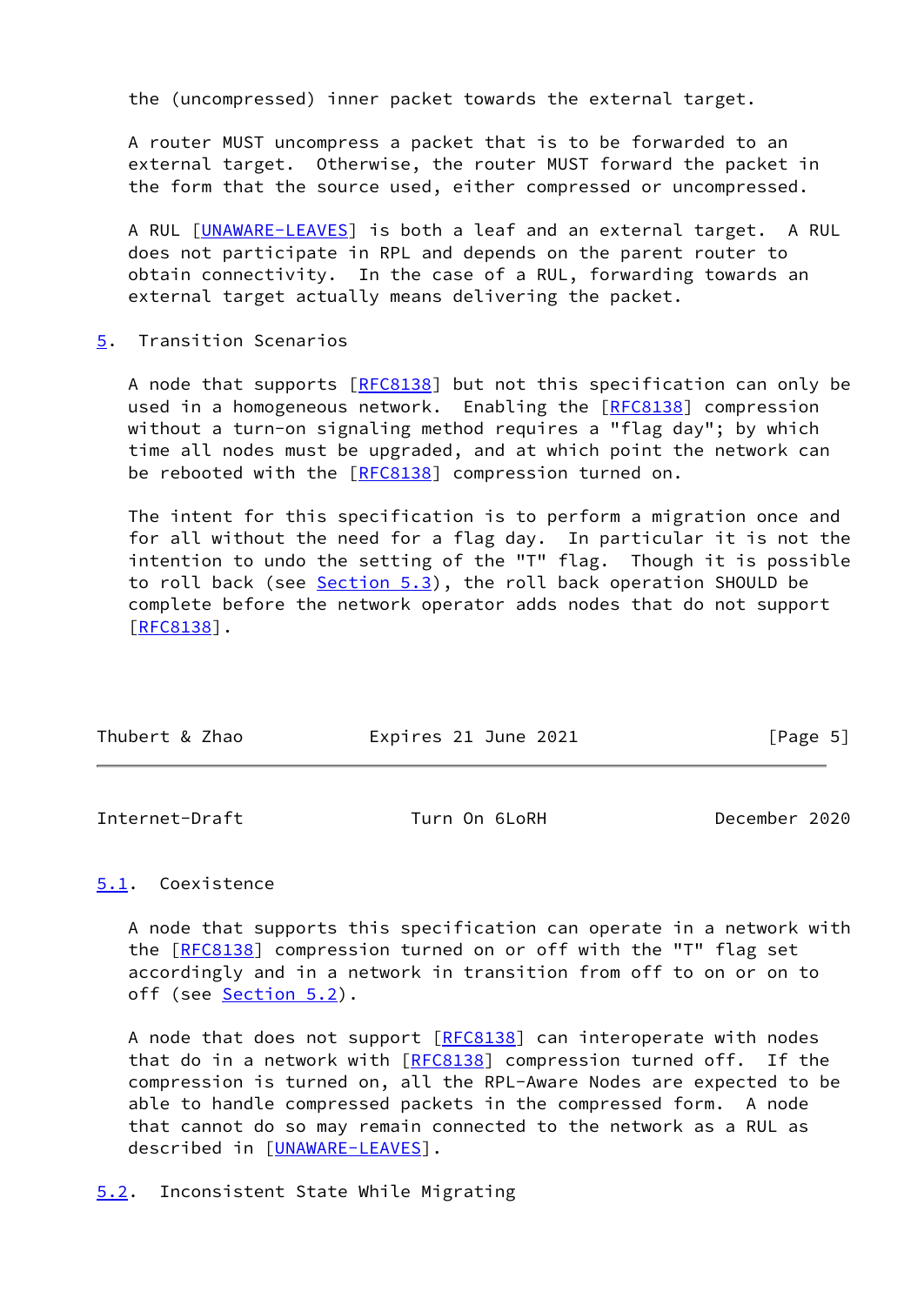When the "T" flag is turned on by the Root, the information slowly percolates through the DODAG as the DIO gets propagated. Some nodes will see the flag and start sourcing packets in the compressed form while other nodes in the same RPL DODAG are still not aware of it. In non-storing mode, the Root will start using [\[RFC8138](https://datatracker.ietf.org/doc/pdf/rfc8138)] with a Source Routing Header 6LoRH (SRH-6LoRH) that routes all the way to the parent router or to the leaf.

 To ensure that a packet is forwarded across the RPL DODAG in the form in which it was generated, it is required that all the RPL nodes support [\[RFC8138](https://datatracker.ietf.org/doc/pdf/rfc8138)] at the time of the switch.

 Setting the "T" flag is ultimately the responsibility of the Network Administrator. The expectation is that the network management or upgrading tools in place enable the Network Administrator to know when all the nodes that may join a DODAG were migrated. In the case of a RPL instance with multiple Roots, all nodes that participate to the RPL Instance may potentially join any DODAG. The network MUST be operated with the "T" flag unset until all nodes in the RPL Instance are upgraded to support this specification.

### <span id="page-6-0"></span>[5.3](#page-6-0). Rolling Back

When turning [\[RFC8138](https://datatracker.ietf.org/doc/pdf/rfc8138)] compression off in the network, the Network Administrator MUST wait until all nodes have converged to the "T" flag unset before allowing nodes that do not support the compression in the network. To that effect, whether the compression is active in a node SHOULD be exposed the node's management interface.

 Nodes that do not support [[RFC8138](https://datatracker.ietf.org/doc/pdf/rfc8138)] SHOULD NOT be deployed in a network where the compression is turned on. If that is done, the node can only operate as a RUL.

| Thubert & Zhao | Expires 21 June 2021 | [Page 6] |
|----------------|----------------------|----------|
|----------------|----------------------|----------|

<span id="page-6-2"></span>Internet-Draft Turn On 6LoRH December 2020

# <span id="page-6-1"></span>[6](#page-6-1). IANA Considerations

 This specification updates the Registry that was created for [\[RFC6550](https://datatracker.ietf.org/doc/pdf/rfc6550)] as the registry for "DODAG Configuration Option Flags" and updated as the registry for "DODAG Configuration Option Flags for MOP 0..6" by [\[USEofRPLinfo](#page-9-2)], by allocating one new Flag as follows:

+---------------+---------------------------------+-----------+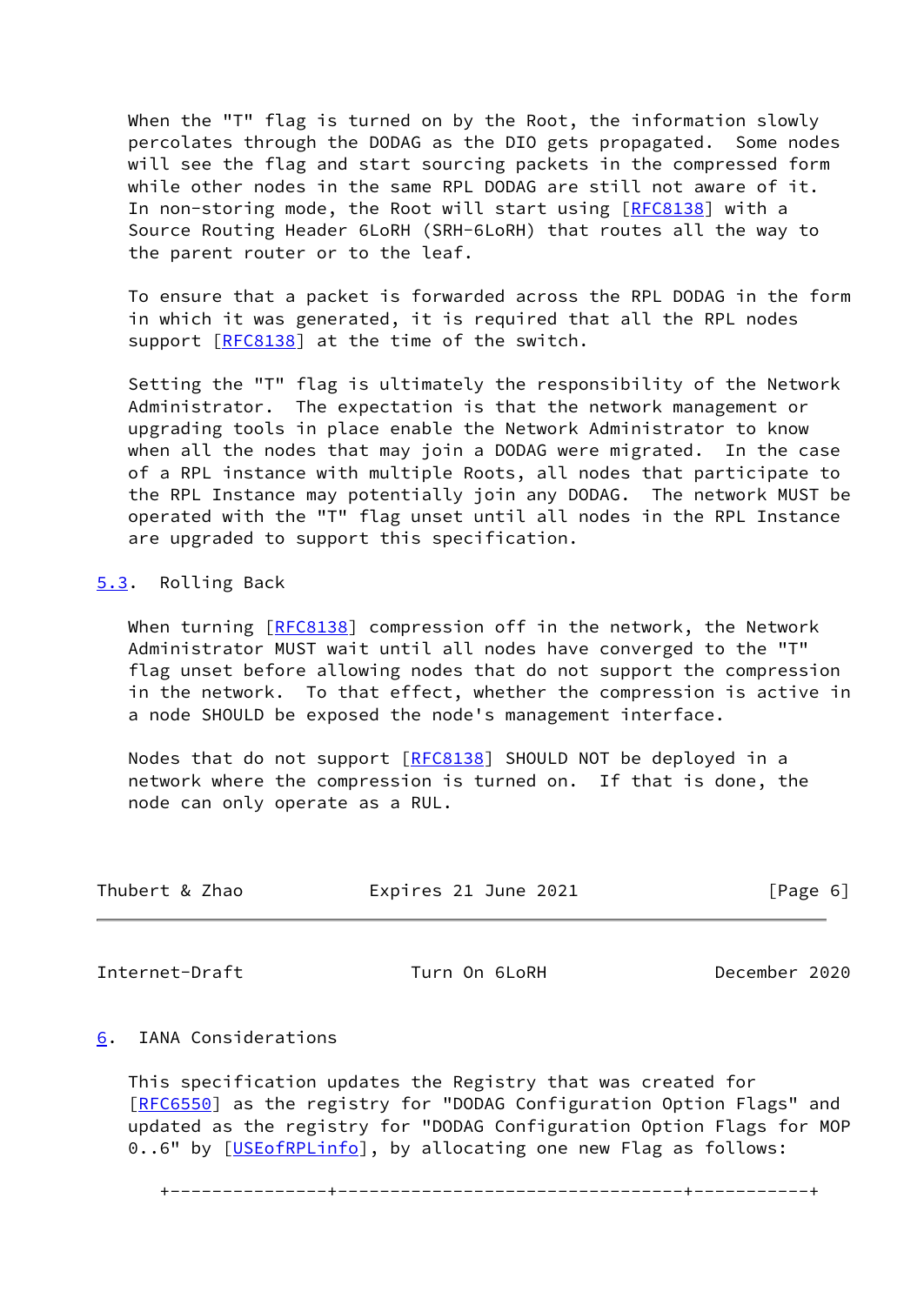| Bit Number | Capability Description                                     | Reference |
|------------|------------------------------------------------------------|-----------|
|            | 2 (suggested)   Turn on RFC8138 Compression (T)   THIS RFC |           |

Table 1: New DODAG Configuration Option Flag

 IANA is requested to add [this document] as a reference for MOP 7 in the RPL Mode of Operation registry.

<span id="page-7-0"></span>[7](#page-7-0). Security Considerations

It is worth noting that in RPL [\[RFC6550](https://datatracker.ietf.org/doc/pdf/rfc6550)], every node in the LLN that is RPL-aware and has access to the RPL domain can inject any RPL based attack in the network, more in  $[REC7416]$ . This document applies typically to an existing deployment and does not change its security requirements and operations. It is assumed that the security mechanisms as defined for RPL are followed.

 Setting the "T" flag before all routers are upgraded may cause a loss of packets. The new bit is protected as the rest of the configuration so this is just one of the many attacks that can happen if an attacker manages to inject a corrupted configuration.

 Setting and unsetting the "T" flag may create inconsistencies in the network but as long as all nodes are upgraded to [\[RFC8138](https://datatracker.ietf.org/doc/pdf/rfc8138)] support they will be able to forward both forms. The source is responsible for selecting whether the packet is compressed or not, and all routers must use the format that the source selected. So the result of an inconsistency is merely that both forms will be present in the network, at an additional cost of bandwidth for packets in the uncompressed form.

Thubert & Zhao **Expires 21 June 2021** [Page 7]

<span id="page-7-1"></span>Internet-Draft Turn On 6LoRH December 2020

An attacker may unset the "T" flag to force additional energy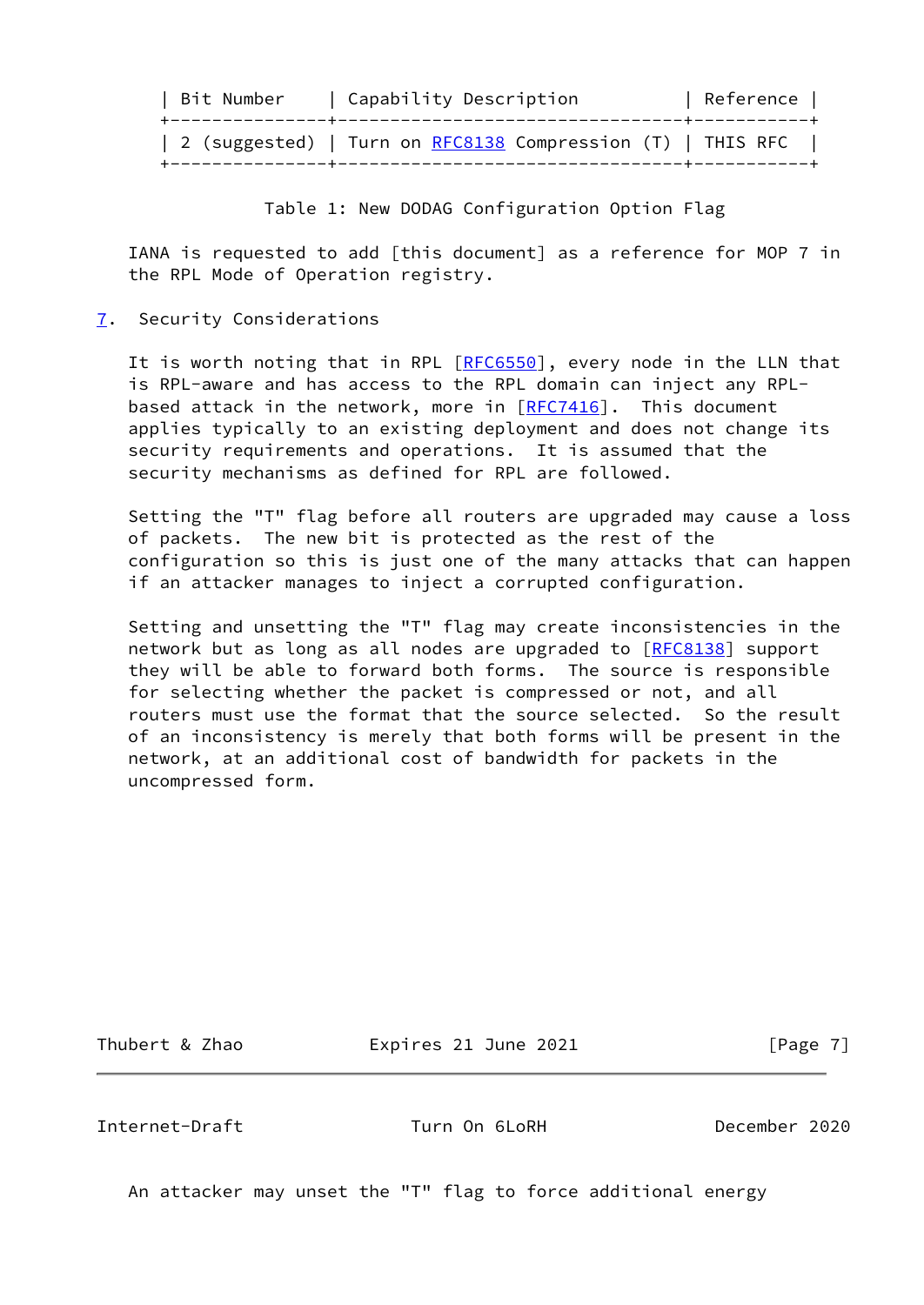consumption of child or descendant nodes in its subDAG. Conversely it may set the "T" flag, so that nodes located downstream would compress when that it is not desired, potentially resulting in the loss of packets. In a tree structure, the attacker would be in position to drop the packets from and to the attacked nodes. So the attacks above would be more complex and more visible than simply dropping selected packets. The downstream node may have other parents and see both settings, which could raise attention.

<span id="page-8-0"></span>[8](#page-8-0). Acknowledgments

 The authors wish to thank Murray Kucherawy, Meral Shirazipour, Barry Leiba, Tirumaleswar Reddy, Nagendra Kumar Nainar, Stewart Bryant, Carles Gomez, Eric Vyncke, Roman Danyliw, and especially Benjamin Kaduk, Alvaro Retana, Dominique Barthel and Rahul Jadhav for their in-depth reviews and constructive suggestions.

 Also many thanks to Michael Richardson for being always helpful and responsive when need comes.

- <span id="page-8-1"></span>[9](#page-8-1). Normative References
	- [RFC2119] Bradner, S., "Key words for use in RFCs to Indicate Requirement Levels", [BCP 14](https://datatracker.ietf.org/doc/pdf/bcp14), [RFC 2119](https://datatracker.ietf.org/doc/pdf/rfc2119), DOI 10.17487/RFC2119, March 1997, <[https://www.rfc-editor.org/info/rfc2119>](https://www.rfc-editor.org/info/rfc2119).
	- [RFC8174] Leiba, B., "Ambiguity of Uppercase vs Lowercase in [RFC](https://datatracker.ietf.org/doc/pdf/rfc2119) [2119](https://datatracker.ietf.org/doc/pdf/rfc2119) Key Words", [BCP 14](https://datatracker.ietf.org/doc/pdf/bcp14), [RFC 8174,](https://datatracker.ietf.org/doc/pdf/rfc8174) DOI 10.17487/RFC8174, May 2017, [<https://www.rfc-editor.org/info/rfc8174](https://www.rfc-editor.org/info/rfc8174)>.
	- [RFC6550] Winter, T., Ed., Thubert, P., Ed., Brandt, A., Hui, J., Kelsey, R., Levis, P., Pister, K., Struik, R., Vasseur, JP., and R. Alexander, "RPL: IPv6 Routing Protocol for Low-Power and Lossy Networks", [RFC 6550](https://datatracker.ietf.org/doc/pdf/rfc6550), DOI 10.17487/RFC6550, March 2012, <[https://www.rfc-editor.org/info/rfc6550>](https://www.rfc-editor.org/info/rfc6550).
	- [RFC7102] Vasseur, JP., "Terms Used in Routing for Low-Power and Lossy Networks", [RFC 7102,](https://datatracker.ietf.org/doc/pdf/rfc7102) DOI 10.17487/RFC7102, January 2014, [<https://www.rfc-editor.org/info/rfc7102](https://www.rfc-editor.org/info/rfc7102)>.
	- [RFC8138] Thubert, P., Ed., Bormann, C., Toutain, L., and R. Cragie, "IPv6 over Low-Power Wireless Personal Area Network (6LoWPAN) Routing Header", [RFC 8138](https://datatracker.ietf.org/doc/pdf/rfc8138), DOI 10.17487/RFC8138, April 2017, [<https://www.rfc-editor.org/info/rfc8138](https://www.rfc-editor.org/info/rfc8138)>.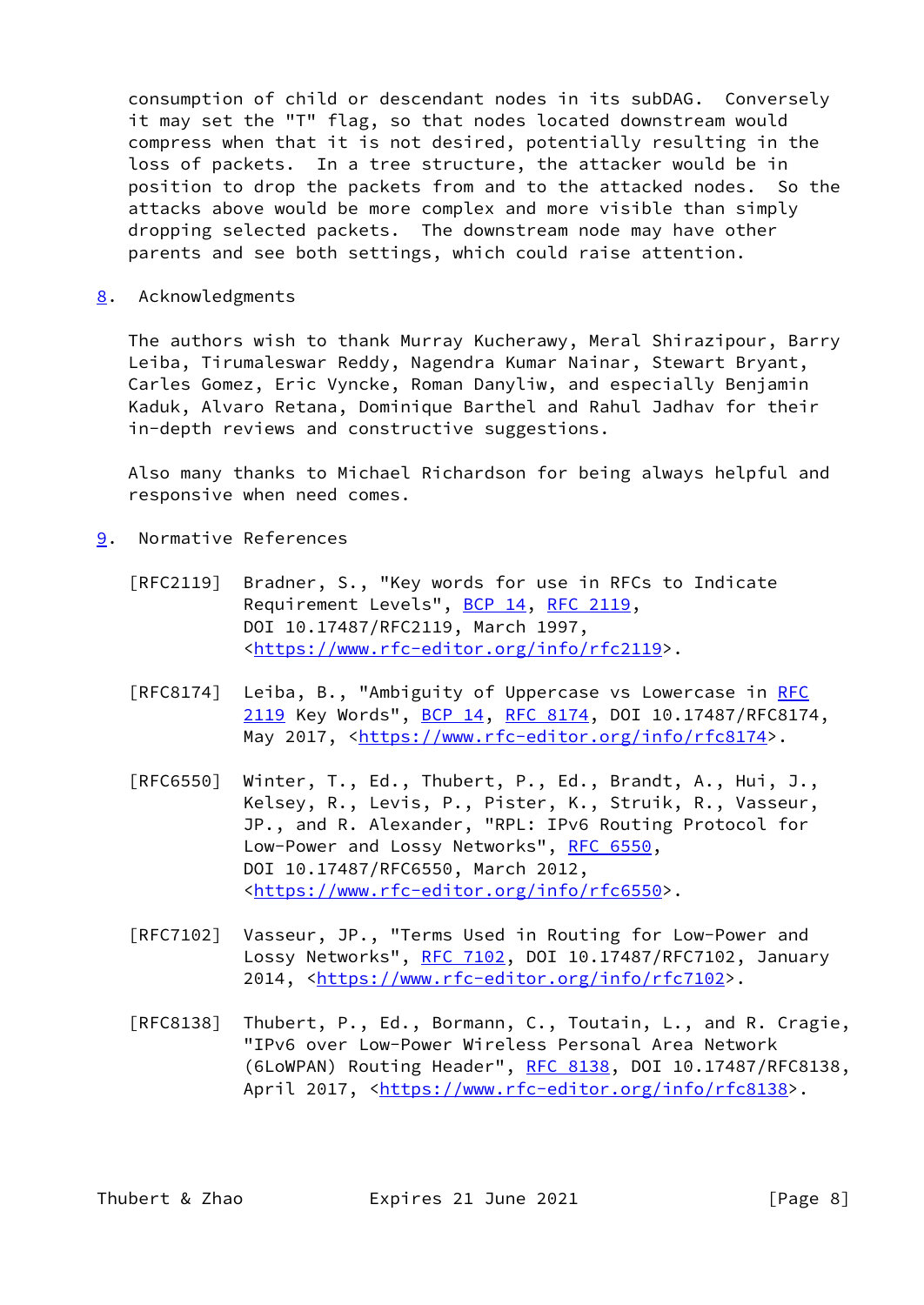<span id="page-9-1"></span>Internet-Draft Turn On 6LoRH December 2020

 [RFC8505] Thubert, P., Ed., Nordmark, E., Chakrabarti, S., and C. Perkins, "Registration Extensions for IPv6 over Low-Power Wireless Personal Area Network (6LoWPAN) Neighbor Discovery", [RFC 8505,](https://datatracker.ietf.org/doc/pdf/rfc8505) DOI 10.17487/RFC8505, November 2018, <[https://www.rfc-editor.org/info/rfc8505>](https://www.rfc-editor.org/info/rfc8505).

<span id="page-9-3"></span>[UNAWARE-LEAVES]

 Thubert, P. and M. Richardson, "Routing for RPL Leaves", Work in Progress, Internet-Draft, [draft-ietf-roll-unaware](https://datatracker.ietf.org/doc/pdf/draft-ietf-roll-unaware-leaves-27) [leaves-27,](https://datatracker.ietf.org/doc/pdf/draft-ietf-roll-unaware-leaves-27) 17 December 2020, [<https://tools.ietf.org/html/](https://tools.ietf.org/html/draft-ietf-roll-unaware-leaves-27) [draft-ietf-roll-unaware-leaves-27>](https://tools.ietf.org/html/draft-ietf-roll-unaware-leaves-27).

<span id="page-9-0"></span>[10.](#page-9-0) Informative References

- [RFC6282] Hui, J., Ed. and P. Thubert, "Compression Format for IPv6 Datagrams over IEEE 802.15.4-Based Networks", [RFC 6282](https://datatracker.ietf.org/doc/pdf/rfc6282), DOI 10.17487/RFC6282, September 2011, <[https://www.rfc-editor.org/info/rfc6282>](https://www.rfc-editor.org/info/rfc6282).
- [RFC6553] Hui, J. and JP. Vasseur, "The Routing Protocol for Low- Power and Lossy Networks (RPL) Option for Carrying RPL Information in Data-Plane Datagrams", [RFC 6553](https://datatracker.ietf.org/doc/pdf/rfc6553), DOI 10.17487/RFC6553, March 2012, <[https://www.rfc-editor.org/info/rfc6553>](https://www.rfc-editor.org/info/rfc6553).
- [RFC7228] Bormann, C., Ersue, M., and A. Keranen, "Terminology for Constrained-Node Networks", [RFC 7228,](https://datatracker.ietf.org/doc/pdf/rfc7228) DOI 10.17487/RFC7228, May 2014, <[https://www.rfc-editor.org/info/rfc7228>](https://www.rfc-editor.org/info/rfc7228).
- [RFC7416] Tsao, T., Alexander, R., Dohler, M., Daza, V., Lozano, A., and M. Richardson, Ed., "A Security Threat Analysis for the Routing Protocol for Low-Power and Lossy Networks (RPLs)", [RFC 7416,](https://datatracker.ietf.org/doc/pdf/rfc7416) DOI 10.17487/RFC7416, January 2015, <[https://www.rfc-editor.org/info/rfc7416>](https://www.rfc-editor.org/info/rfc7416).

<span id="page-9-2"></span>[USEofRPLinfo]

 Robles, I., Richardson, M., and P. Thubert, "Using RPI Option Type, Routing Header for Source Routes and IPv6-in- IPv6 encapsulation in the RPL Data Plane", Work in Progress, Internet-Draft, [draft-ietf-roll-useofrplinfo-42](https://datatracker.ietf.org/doc/pdf/draft-ietf-roll-useofrplinfo-42), 12 November 2020, [<https://tools.ietf.org/html/draft-ietf](https://tools.ietf.org/html/draft-ietf-roll-useofrplinfo-42) [roll-useofrplinfo-42>](https://tools.ietf.org/html/draft-ietf-roll-useofrplinfo-42).

Authors' Addresses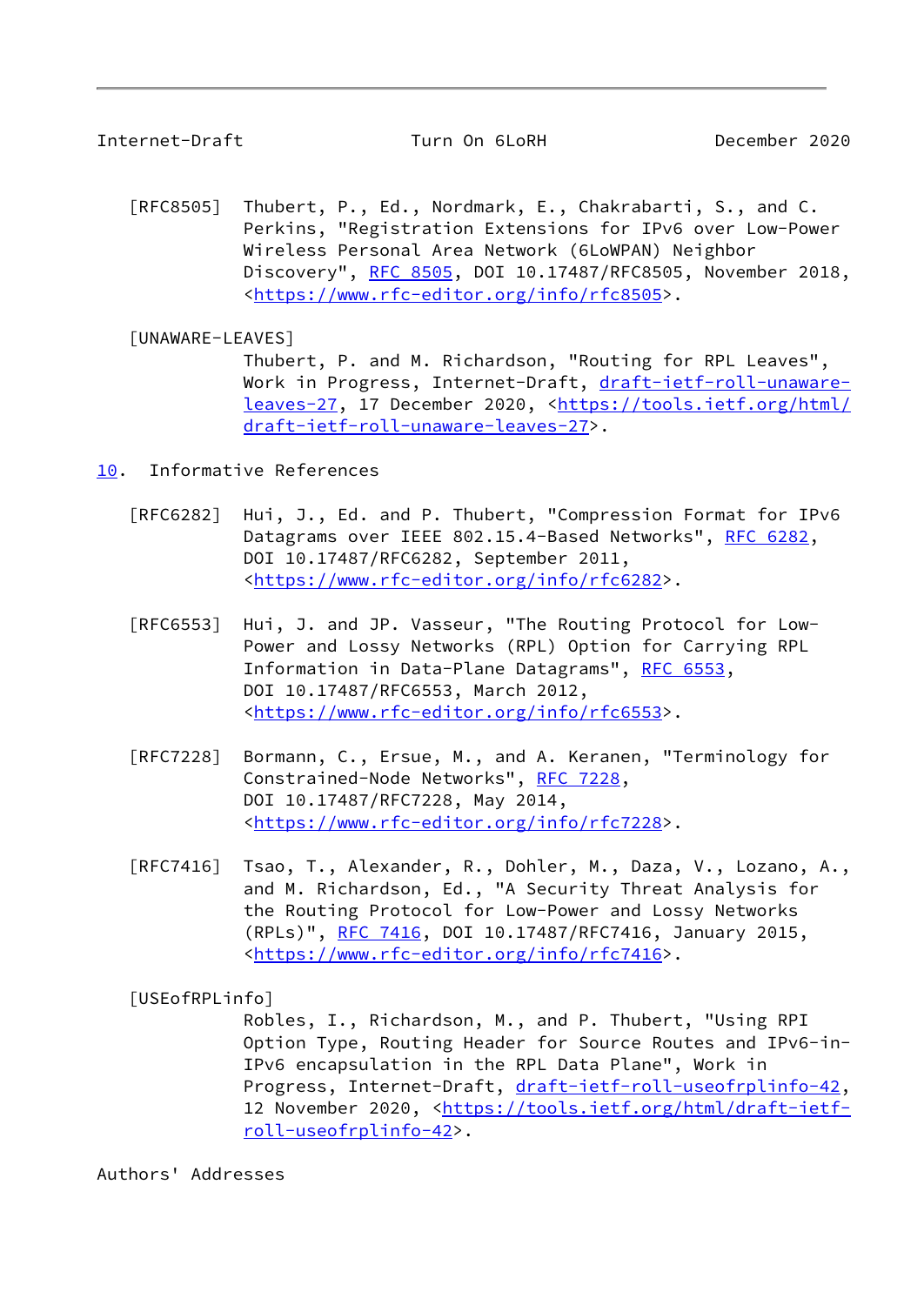Internet-Draft Turn On 6LoRH December 2020

 Pascal Thubert (editor) Cisco Systems, Inc Building D 45 Allee des Ormes - BP1200 06254 MOUGINS - Sophia Antipolis France

 Phone: +33 497 23 26 34 Email: pthubert@cisco.com

 Li Zhao Cisco Systems, Inc Xinsi Building No. 926 Yi Shan Rd SHANGHAI 200233 China

Email: liz3@cisco.com